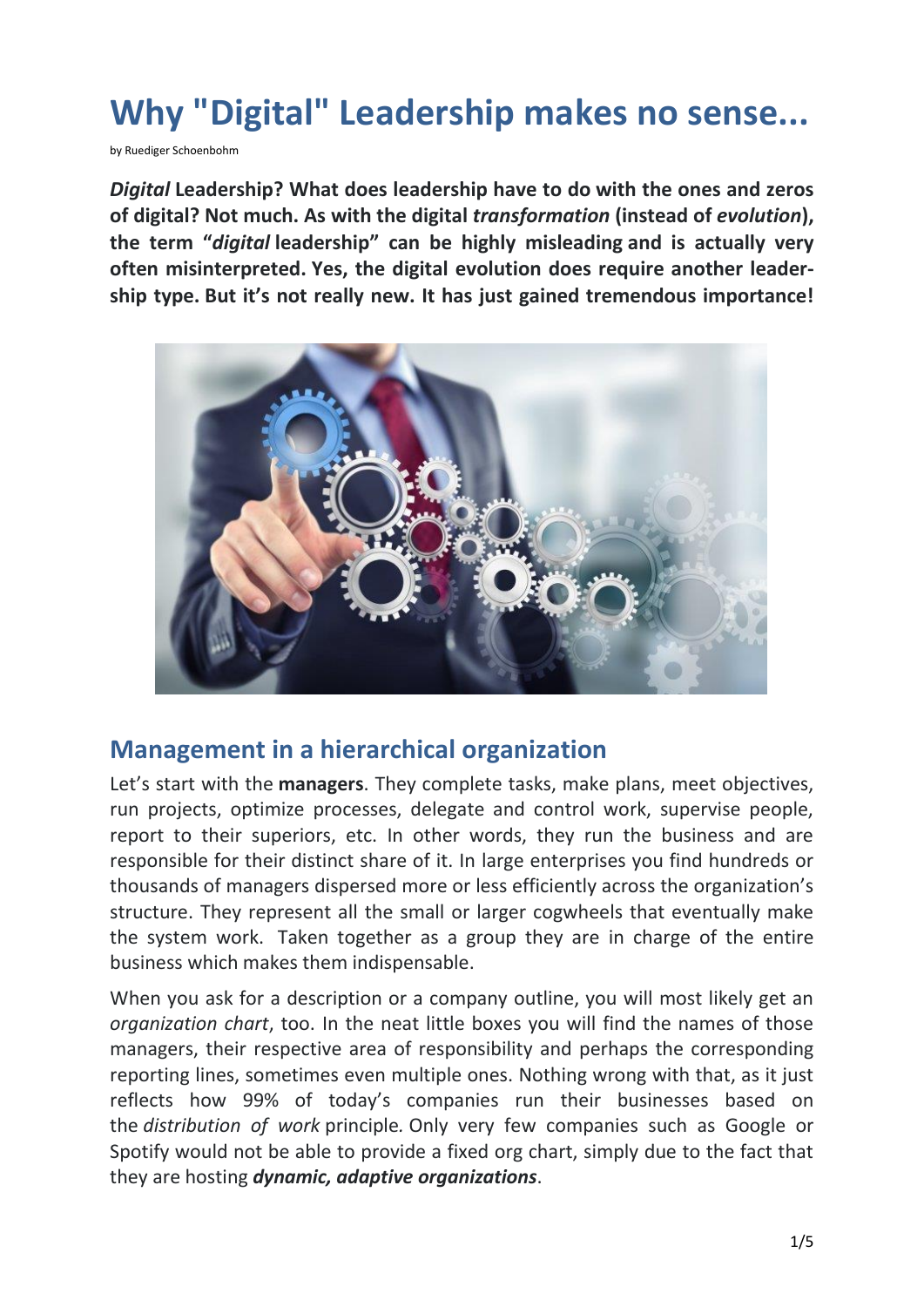Traditionally, managing has a strong facet of *executing given tasks* in the best and most efficient way within a *given framework* of rules, structures, roles and responsibilities. Optimizing efficiency and effectiveness of the existing operational business as well as meeting (or exceeding) given objectives are typical key success factors in a manager's performance chart.

Classic *target deployment* is the core process of *management-by-objectives* and works top-down along the organizational structure. Overall business objectives, i.e. for a company's division, are sub-divided into smaller packages and then assigned (=deployed) step-by-step to the corresponding management positions at the various hierarchical levels. The further down in the organization the more dominant becomes the aspect of *executing* and *fulfilling tasks* that were given from "above". Mid- and low-level managers are then rated by their *degree of task completion*. They are appraised by the extent to which they have successfully *managed* tasks and challenges having been assigned to them from the top before.

This top-down driven system has proven successful and highly efficient, as long as

- business runs in a *given and stable environment*
- focus is on *optimizing the well-known*
- *speed of change* is compatible with the organization's capabilities

So why are there discussions about dynamic, agile organizations now? And what is all the fuss about managers and leaders? After all, isn't it the same? It's not. I will try to describe why and how it relates to the digital future.

## **Dynamic and agile organizations**

What, if things are changing frequently and cannot be planned twelve months in advance anymore? What, if business no longer allows funneling all decisions up to the top and getting them sanctified there? What, if market developments require more speed, more local decisions, innovations, and products? What, if customers become increasingly demanding and expect a higher level of responsiveness? What, if markets expect solutions instead of products? In other word: what, if *more of the same* is no longer sufficient?

This is the moment when – among other things – you will need **true leaders and entrepreneurs** *throughout* a more agile organization.

*True* leaders? They share a lot with entrepreneurs. They *lead* the business and do not *administer* it. This is what distinguishes them from the ordinary managers. Leaders have a dream or at least a vision of where they want to go and they share it openly with their co-workers. They put the customer and the well-being of the business at the center of attention and above their own personal interest. They are reliable and honest. They fight for continuous improvement and seek the best. And - they care about their people and they trust them.

Similar statements can for sure be found in countless leadership guidelines. Nice to read, good to publish, decorative on an office wall.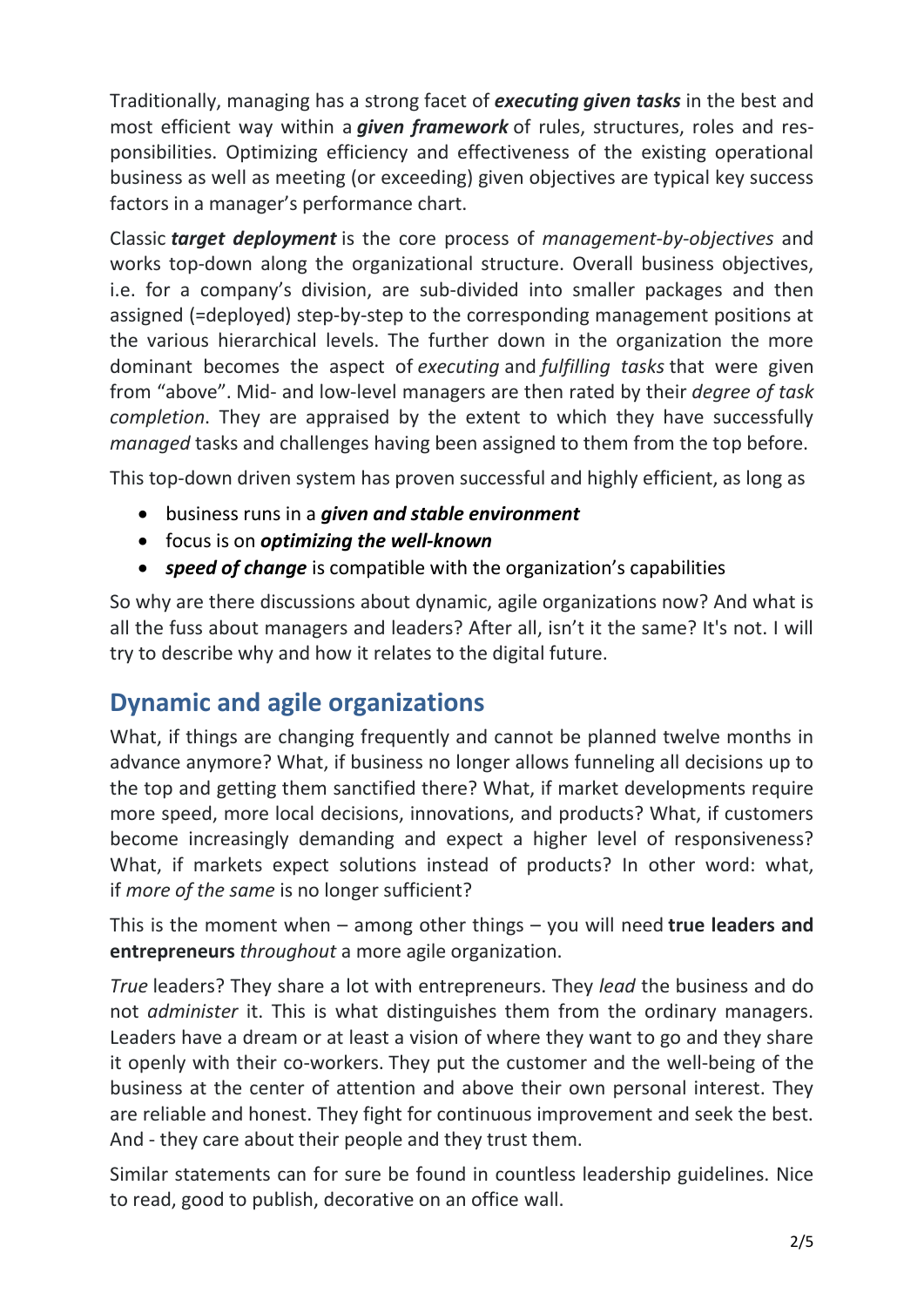The interesting part begins when you make the reality check, behind the scenes, in daily business life…Very often it looks quite different then: patterns of top-down command-and-control are still wide-spread, associates are viewed as resources and main cost factors, risks are avoided, safety thinking dominates, and people are rewarded for completing tasks and meeting the standards, in other words: for doing things right.

Although such a system can be great for the *execution of the well-known*, it might *choke agility, speed and innovation*, factors which are desperately needed for the digital evolution. And here the dilemma begins.

### **Entrepreneurial leaders at all levels?**

Agility, innovation and speed require **entrepreneurial leaders at all levels**; people who understand the business and the direction of where the company is heading. Associates who are capable and courageous enough to do whatever it takes to get there.

One essential pre-condition is a **common vision with a clearly deduced business strategy**. Providing this strategic orientation (the WHAT) of course will always remain the key responsibility of the executive C-suite. However, the implementation and optimization of the operational business (the HOW) should be delegated to the entrepreneurial leadership group across the organization.

The picture below shows the *Inverted Triangle* structure of Haier [Electronics](http://www.haier.net/en/) Ltd., the China-based world market leader in home appliances. In this drawing the customer is at the *top* while the executive management is at the *bottom* of the inverted organizational pyramid. Top management is in charge of the orientation, direction, and governing framework. The operational execution however is driven by multiple small, decentralized customer-centered teams ("micro-companies"). Entrepreneurial leaders at all levels run these teams, in R&D, marketing, and even manufacturing.



Haier calls it a *dynamic network organization*. It is a great example of how even large corporations can become very agile and customer-centered. Don't get me wrong: I'm not saying the Haier pattern of a flattened organization can be applied everywhere. But it's an excellent case to learn from. After all, Haier has become exceptionally successful after it had undergone this organizational transition from a conventional, hierarchical to a dynamic network organization.

Now, what are the resulting implications for leadership and associates? What is needed to make it work?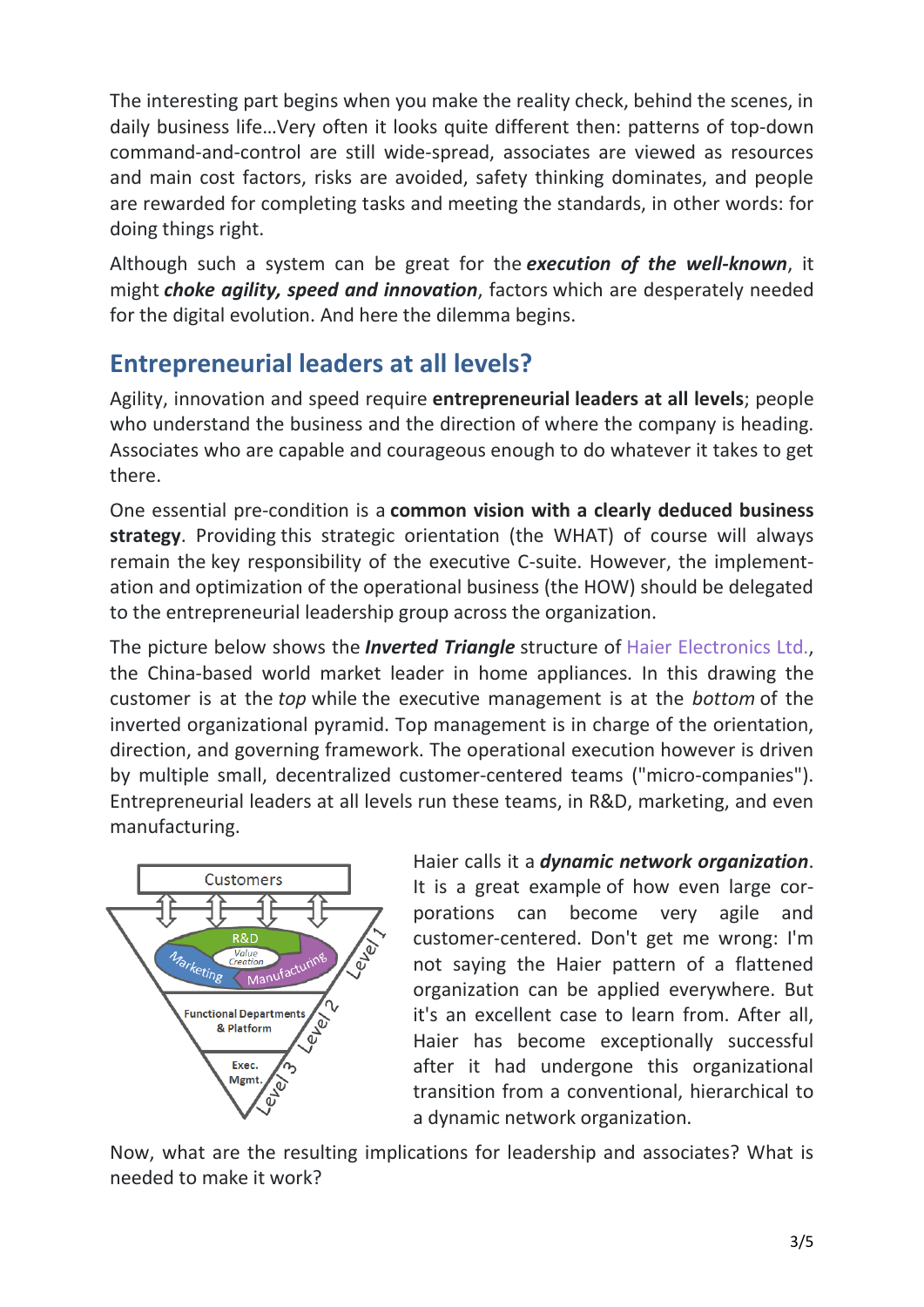### **What about the associates?**

Let's start with the associates and step back for a second. What motivates most of us human beings? What makes us put all of our energy on a certain topic? What thrills and satisfies at the same time? Isn't it *good purpose***,** *trust***,** *empowerment, accountability* **and** *appreciation* that help releasing the concealed energy and capabilities we all have?

The awareness of doing something purposeful, appreciation and respect by our fellows, paired with the trust and freedom to decide and do whatever is needed are some of the most powerful motivators.

What about money? Yes, it is important. However, research has shown that other "soft" factors such as the ones mentioned above can be by far more significant and long-lasting. And after all, isn't the money we earn also some sort of "materialistic" appreciation for all our efforts and achievements?

In the digital innovation race everyone is needed – the experienced senior leader as well as the GenZ newbie who has just graduated from college. Speed and innovation are crucial. Knowledge and expertise no longer correlate only with the number of years in business or the position on the hierarchical ladder. Many disruptive and successful innovations come from very young, rather inexperienced people. While they can bring in new out-of-the-box ideas, they will as well benefit from their experienced senior colleagues – and vice versa! *Reverse mentoring*, when done right, is one leadership development instrument that can create this win-win situation. These enabling programs can be overwhelmingly successful when they are being conducted professionally.

### **Digital leaders**

In every company it is up to the leaders to drive change. It is a leadership task to work towards a different culture, behavior and mindset, to unlock the unused capabilities of the company. So don't expect things to just change from within or bottom-up. They won't. Digital leaders have understood this. They will drive the further development and start with themselves. Because after all nothing is as convincing as a solid role model approach: "Walk the Talk".

Listed below are some **recommendations for leadership principles** that have proven very successful – especially in areas where speed, agility, creativity, and effectiveness are of crucial priority:

- **Develop a vision and strategy**. Communicate it thoroughly, so people can follow – strategy work remains one of the core leadership tasks
- **Agree on clear targets**. Review them frequently, especially under volatile and uncertain conditions
- **Describe the big picture** and **make your own targets the team's targets** refrain from individual, personal targets wherever possible
- Match **talents with tasks**